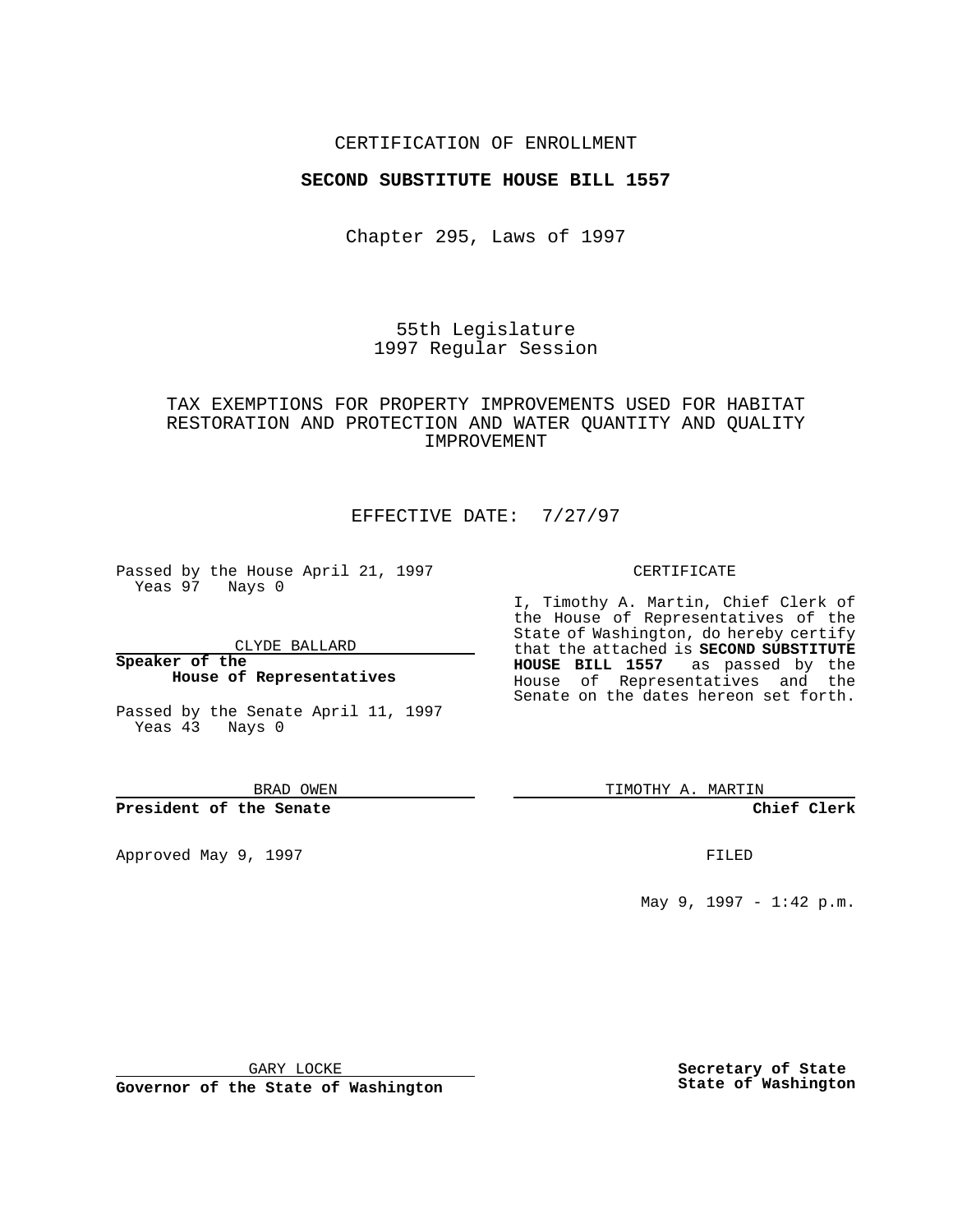## **SECOND SUBSTITUTE HOUSE BILL 1557** \_\_\_\_\_\_\_\_\_\_\_\_\_\_\_\_\_\_\_\_\_\_\_\_\_\_\_\_\_\_\_\_\_\_\_\_\_\_\_\_\_\_\_\_\_\_\_

\_\_\_\_\_\_\_\_\_\_\_\_\_\_\_\_\_\_\_\_\_\_\_\_\_\_\_\_\_\_\_\_\_\_\_\_\_\_\_\_\_\_\_\_\_\_\_

Passed Legislature - 1997 Regular Session

AS AMENDED BY THE SENATE

## **State of Washington 55th Legislature 1997 Regular Session**

**By** House Committee on Finance (originally sponsored by Representatives Buck, Linville, Crouse, Kastama, Hankins, Grant, Lisk, Doumit, Hatfield, Johnson and Regala)

Read first time 03/10/97.

 AN ACT Relating to taxation of property improvements used for fish and wildlife habitat restoration and protection and water quantity and quality improvement programs; adding a new section to chapter 84.36 RCW; adding a new section to chapter 89.08 RCW; and creating new sections.

BE IT ENACTED BY THE LEGISLATURE OF THE STATE OF WASHINGTON:

 NEW SECTION. **Sec. 1.** The purpose of this act is to improve fish and wildlife habitat, water quality, and water quantity for the benefit of the public at large. Private property owners should be encouraged to make voluntary improvements to their property as recommended by governmental agencies without the penalty of paying higher property taxes as a result of those improvements.

 NEW SECTION. **Sec. 2.** A new section is added to chapter 84.36 RCW to read as follows:

 (1) All improvements to real and personal property that benefit fish and wildlife habitat, water quality, or water quantity are exempt from taxation if the improvements are included under a written conservation plan approved by a conservation district. The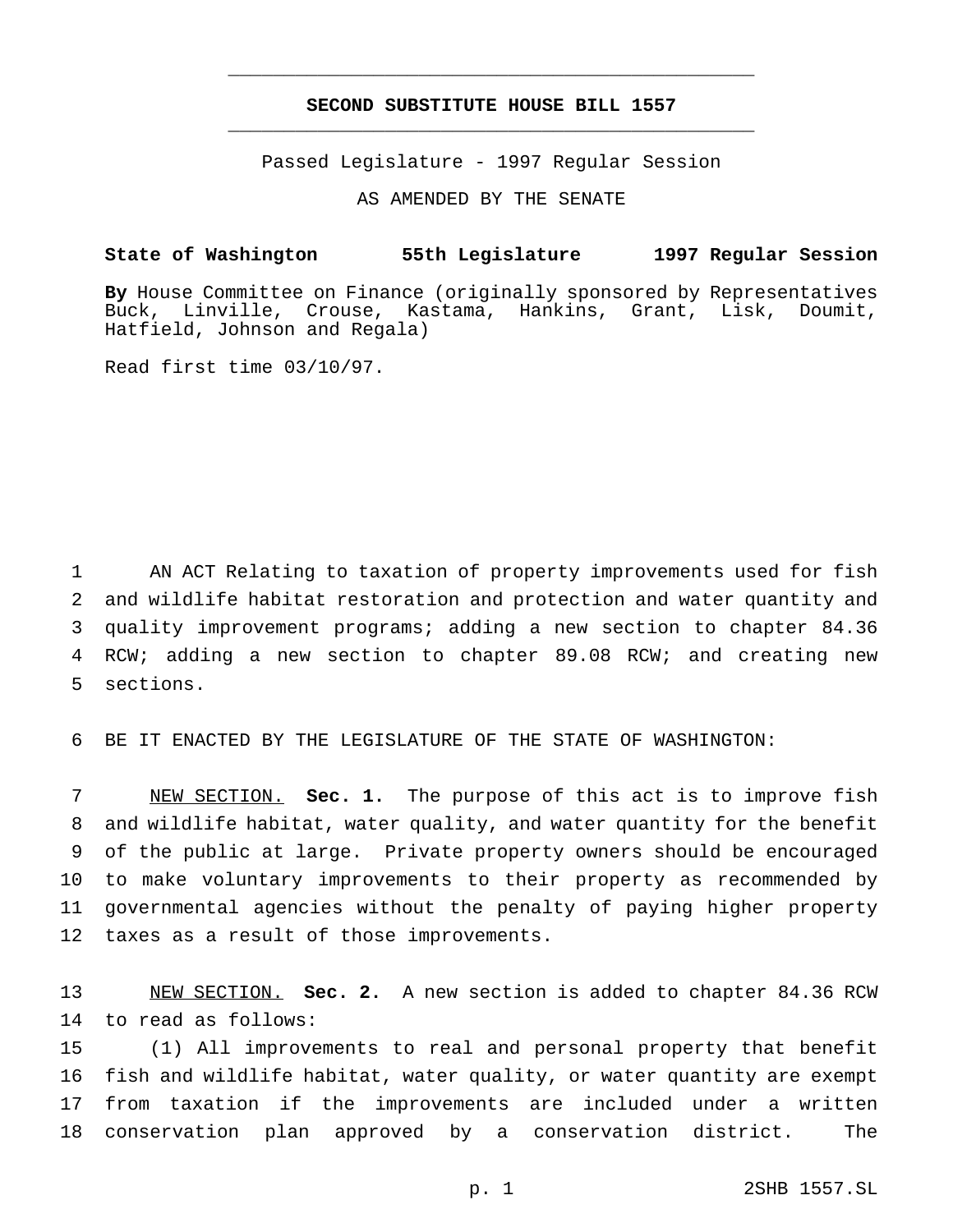conservation districts shall cooperate with the federal natural resource conservation service, other conservation districts, the department of ecology, the department of fish and wildlife, and nonprofit organizations to assist landowners by working with them to obtain approved conservation plans so as to qualify for the exemption provided for in this section. As provided in subsection (3) of this section and section 3(2) of this act, a conservation district shall certify that the best management practice benefits fish and wildlife habitat, water quality, or water quantity. A habitat conservation plan under the terms of the federal endangered species act shall not be considered a conservation plan for purposes of this exemption.

 (2) The exemption shall remain in effect only if improvements identified in the written best management practices agreement are maintained as originally approved or amended. Improvements made as a requirement to mitigate for impacts to fish and wildlife habitat, water quality, or water quantity are not eligible for exemption under this section.

 (3) A claim for exemption under this section may be filed annually with the county assessor at any time during the year for exemption from taxes levied for collection in the following year when submitted on forms prescribed by the department of revenue developed in consultation with the conservation district. The landowner shall certify each year that the improvements for which exemption is sought are maintained as originally approved or amended in the written conservation plan. The claim must contain the certification by the conservation district that the improvements for which exemption is sought were included under a written conservation plan approved by the conservation district including best management practices that benefit fish and wildlife habitat, water quality, or water quantity.

 NEW SECTION. **Sec. 3.** A new section is added to chapter 89.08 RCW to read as follows:

 (1) For the purpose of identifying property that may qualify for the exemption provided under section 2 of this act, each conservation district shall develop and maintain a list of best management practices that qualify for the exemption.

 (2) Each conservation district shall ensure that the appropriate forms approved by the department of revenue are made available to property owners who may qualify for the exemption under section 2 of